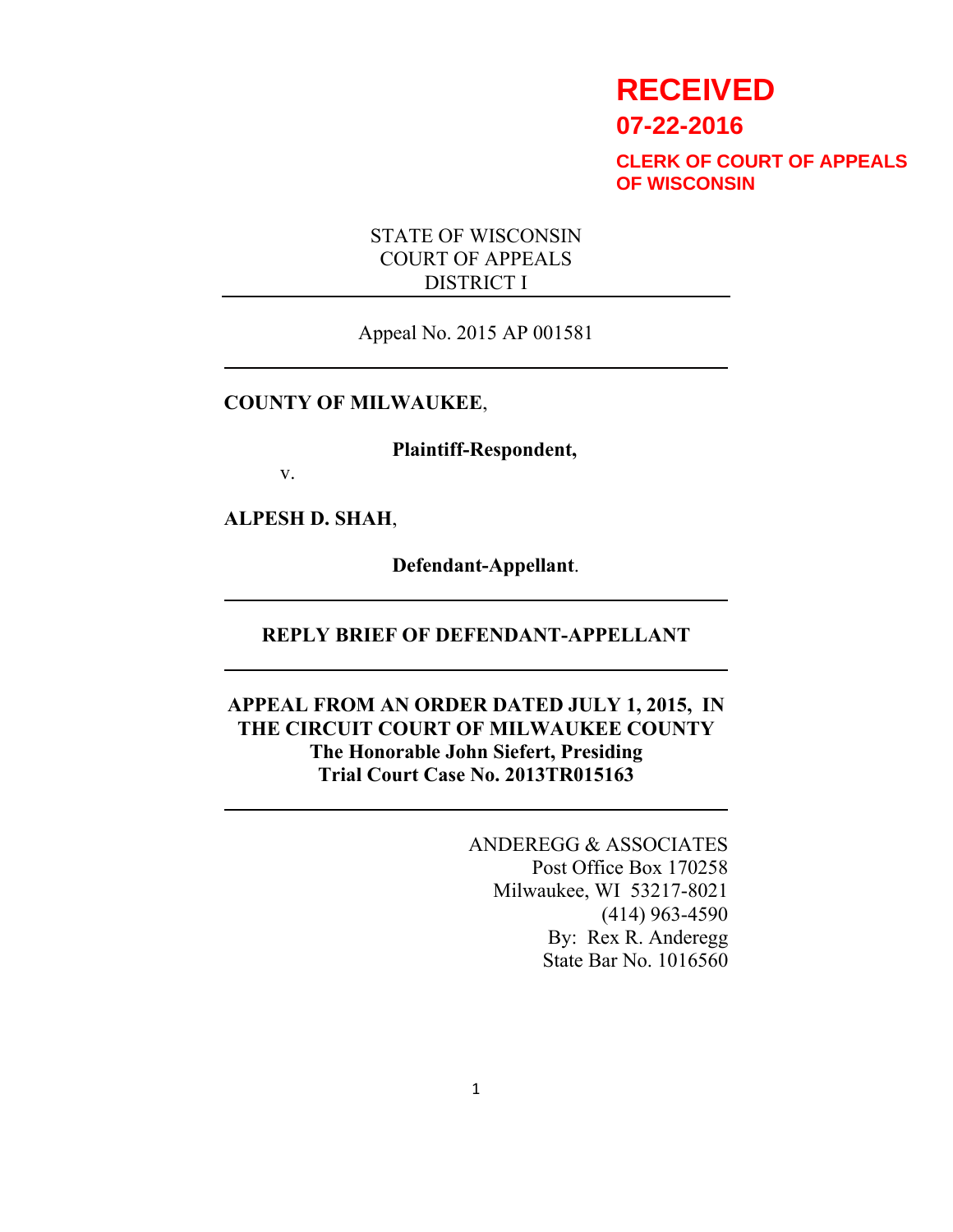# **TABLE OF CONTENTS**

| I. |                | THE COUNTY TAKES UNWARRANTED<br>LIBERTIES WITH THE RECORD IN AN<br>EFFORT TO MAKE IT APPEAR THAT<br><b>BOHLING SPOKE WITH SPECIFICITY TO</b><br>THE PARTICULAR FACT SITUATION OF |
|----|----------------|----------------------------------------------------------------------------------------------------------------------------------------------------------------------------------|
|    | $\mathbf{A}$ . | Shah Was Not Arrested For, Nor<br>Ever Charged With, Operating Under The<br>Influence, But Instead, Operating With<br>A Detectable Amount Of A Controlled                        |
|    | <b>B.</b>      | The Only Controlled Substance<br>Deputy Leranth Believed Shah                                                                                                                    |
|    | C.             | The County's Attempt To Introduce<br>The Possibility of Ethyl Alcohol Into<br>The Analysis Is Controverted By The                                                                |
|    | D.             | The County's Attempt To Hypothesize<br>That The Deputies Did Not Suspect<br>Shah Of Having Just Recently Smoked                                                                  |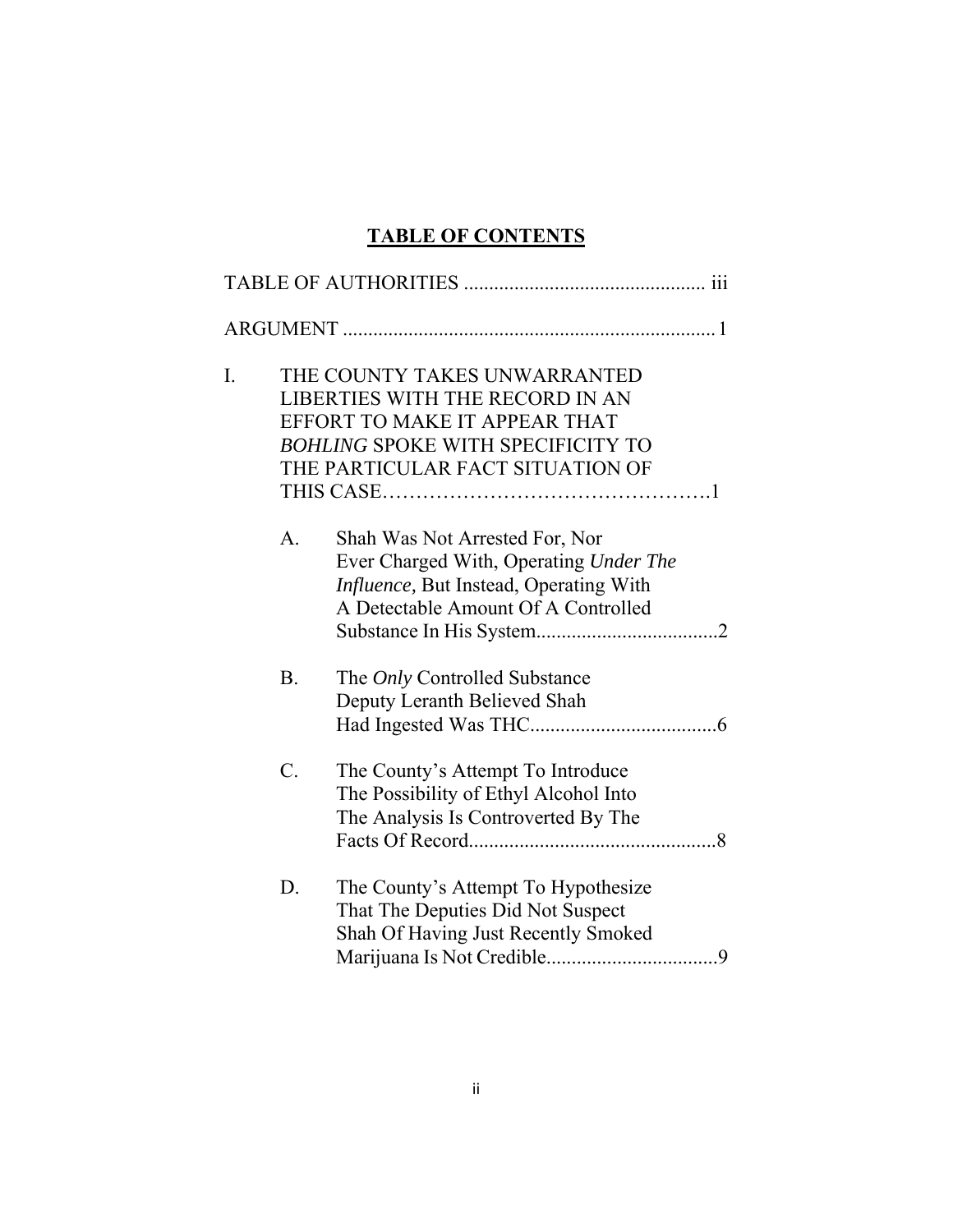| CONCLUSION AND RELIEF REQUESTED 11 |  |
|------------------------------------|--|
|                                    |  |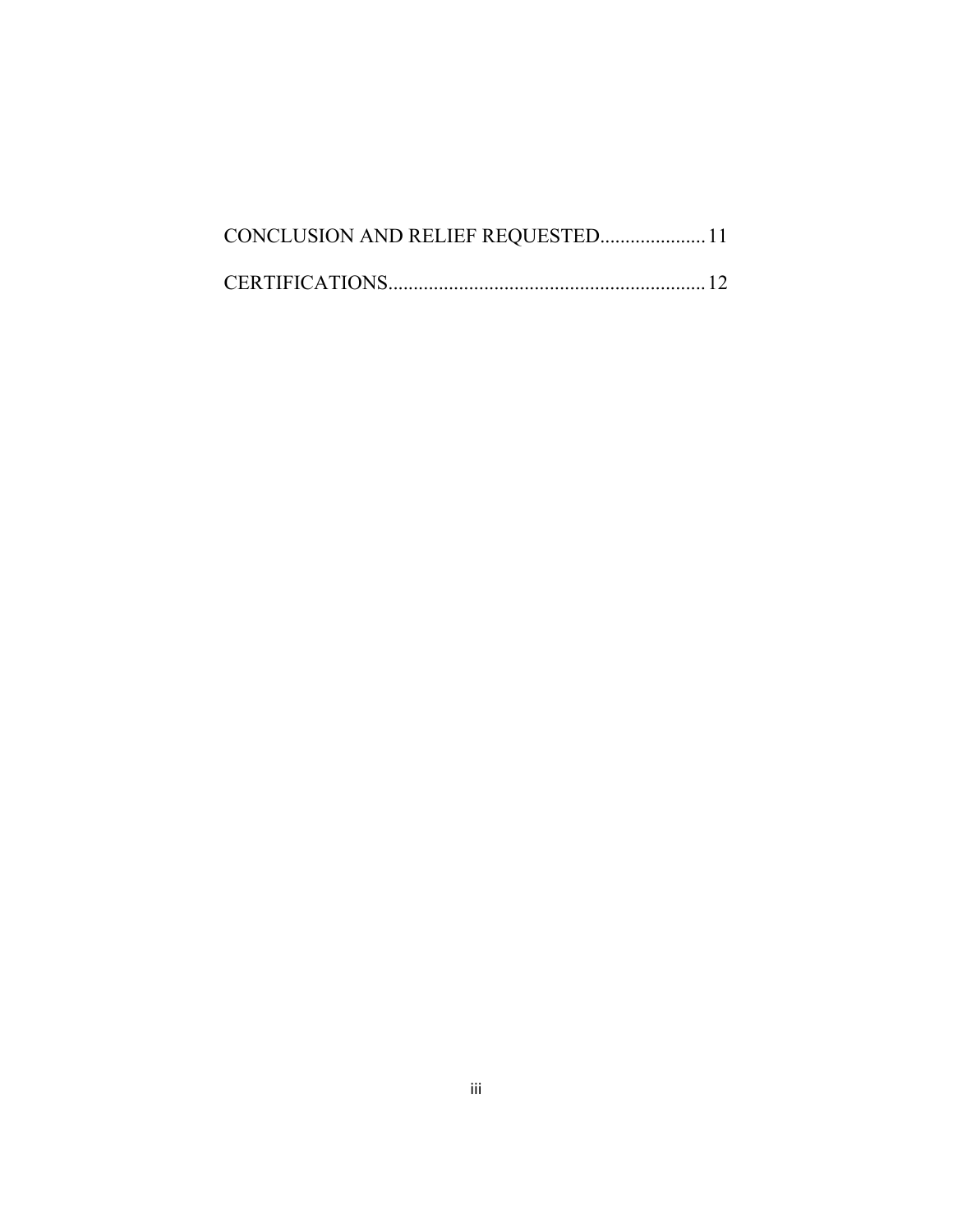# **TABLE OF AUTHORITIES**

# **Wisconsin Cases Cited:**

| <b>Federal Cases Cited:</b>                |
|--------------------------------------------|
| <i>State v. St. Martin</i> , 2011 WI 44,   |
| <i>State v. Parisi</i> , 2016 WI 10,       |
| State v. Mudgett,                          |
| State v. Malinowski,                       |
| <i>State v. Hughes</i> , 2000 WI 24,       |
| <i>State v. Dearborn, 2010 WI 84,</i>      |
| <i>State v. Bohling</i> , 173 Wis. 2d 529, |

*Missouri v. McNeely,* 569 U.S. ––––, 133 S. Ct. 1552, 185 L.Ed.2d 696 (2013) ........................... 1, 7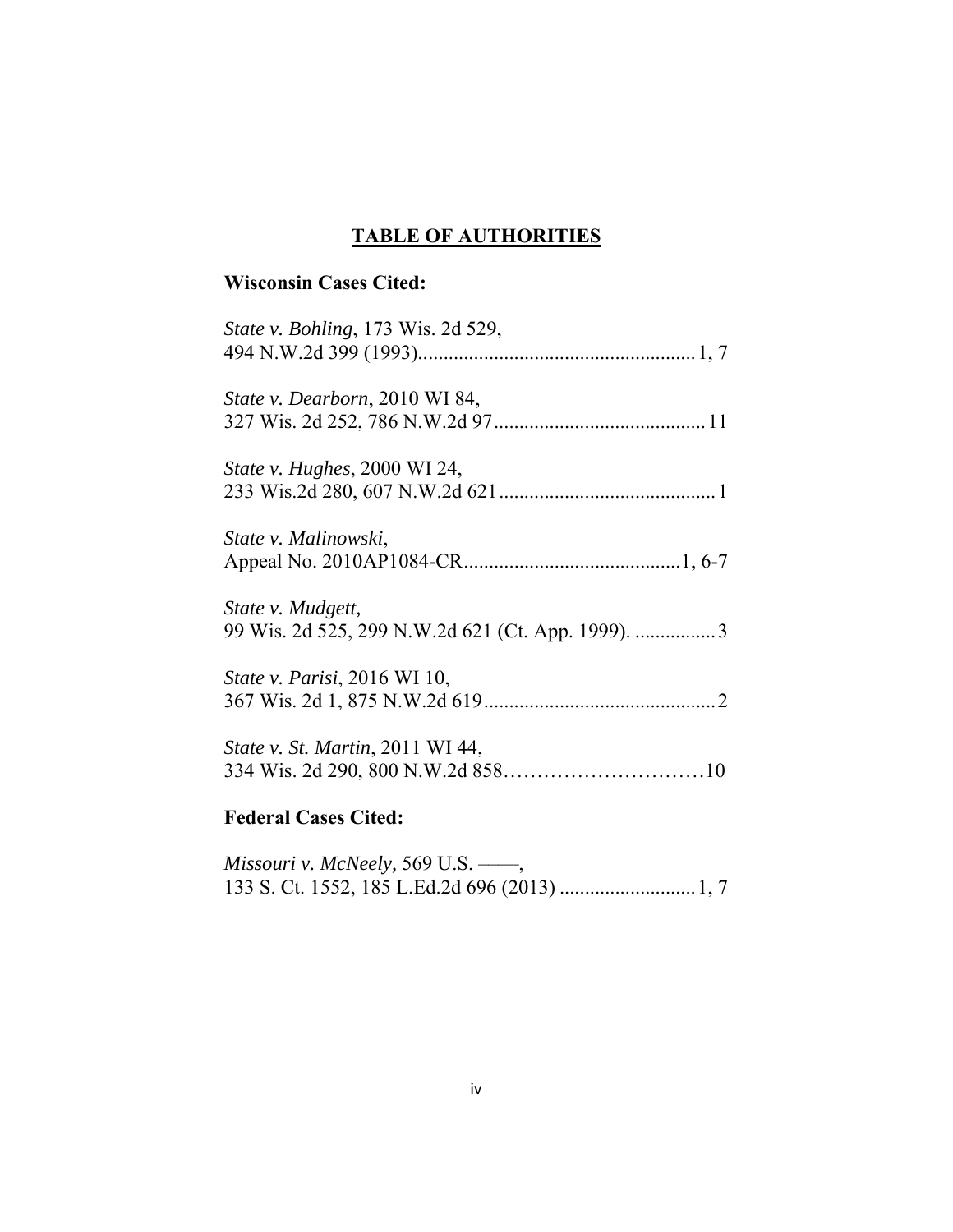# **Other Cases Cited:**

| Swisse v. City of Sheridan,      |  |
|----------------------------------|--|
| <b>Wisconsin Statutes Cited:</b> |  |
|                                  |  |
|                                  |  |
|                                  |  |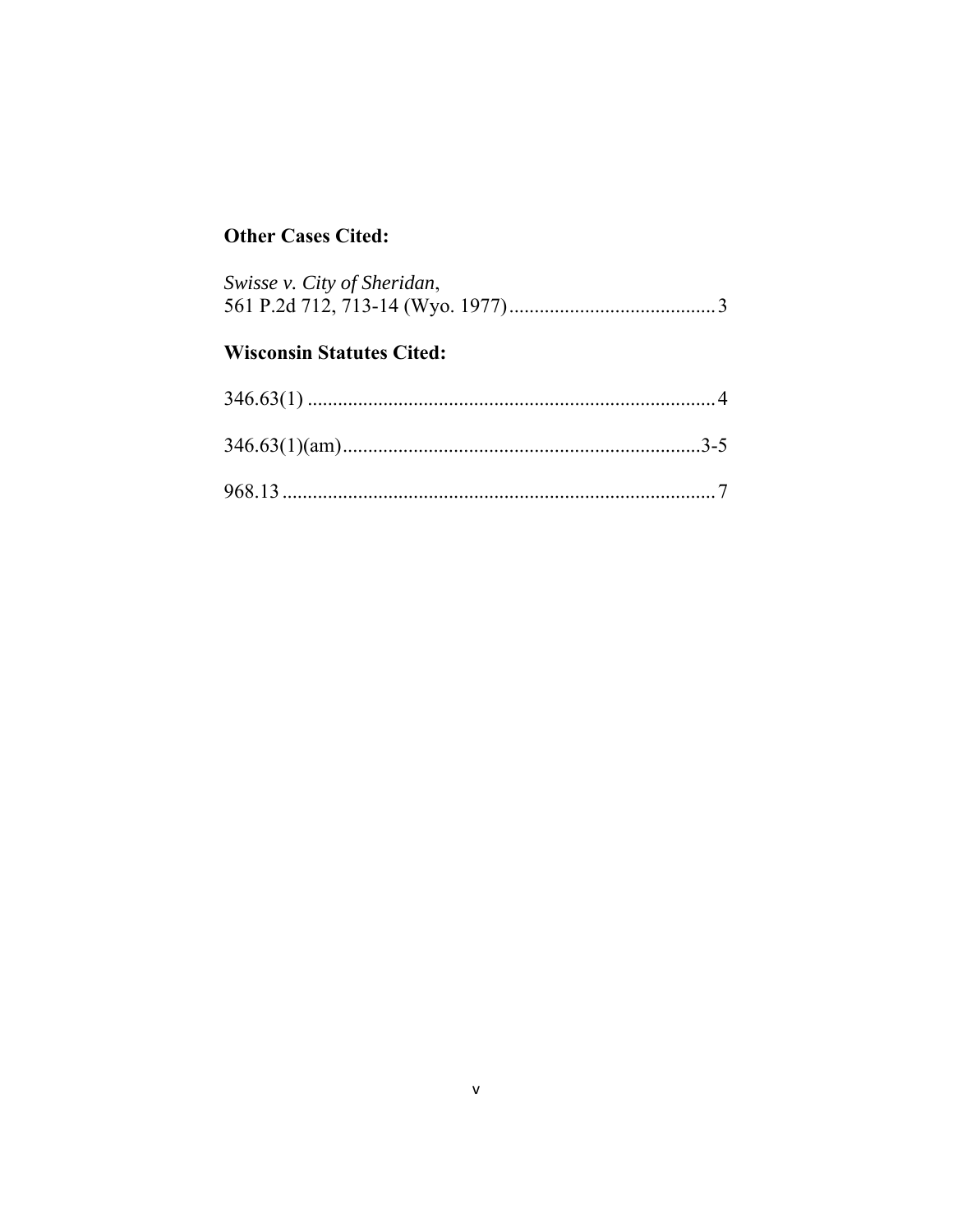#### **ARGUMENT**

# **I. THE COUNTY TAKES UNWARRANTED LIBERTIES WITH THE RECORD IN AN EFFORT TO MAKE IT APPEAR THAT**  *BOHLING* **SPOKE WITH SPECIFICITY TO THE PARTICULAR FACT SITUATION OF THIS CASE.**

The County's approach in this case is interesting. It does not deny that "sticky" THC remains in the bloodstream for a protracted period of time or that its own expert *in this very case* testified it will remain for a period of nine to twelve hours. (R17-62). It does not deny it failed to demonstrate any *de facto*  exigency in this case, a notable observation since *it* bore and bears the burden of proof. *State v. Hughes*, 2000 WI 24, ¶¶ 17– 18, 233 Wis. 2d 280, 607 N.W.2d 621. It does not deny that it failed to establish any impediment or delay attendant to obtaining a warrant. And it does not deny that by his own testimony, Deputy Leranth knew that unlike alcohol, THC remains in the system for a long time, a critical concession for purposes of a good faith exception to the exclusionary rule.

 Instead, the County seeks, entirely via unsupported conjecture, to manufacture a *de jure* exigency to justify reliance on *State v. Bohling*, 173 Wis. 2d 529, 494 N.W.2d 399 (1993). In so doing, it relies principally on *State v. Malinowski*, Appeal No. 2010AP1084-CR, an unpublished case decided several years before *Missouri v. McNeely,* 569 U.S. ––– (2013), and a case which examined a factual situation so sharply in contrast to this case that it actually supports Shah's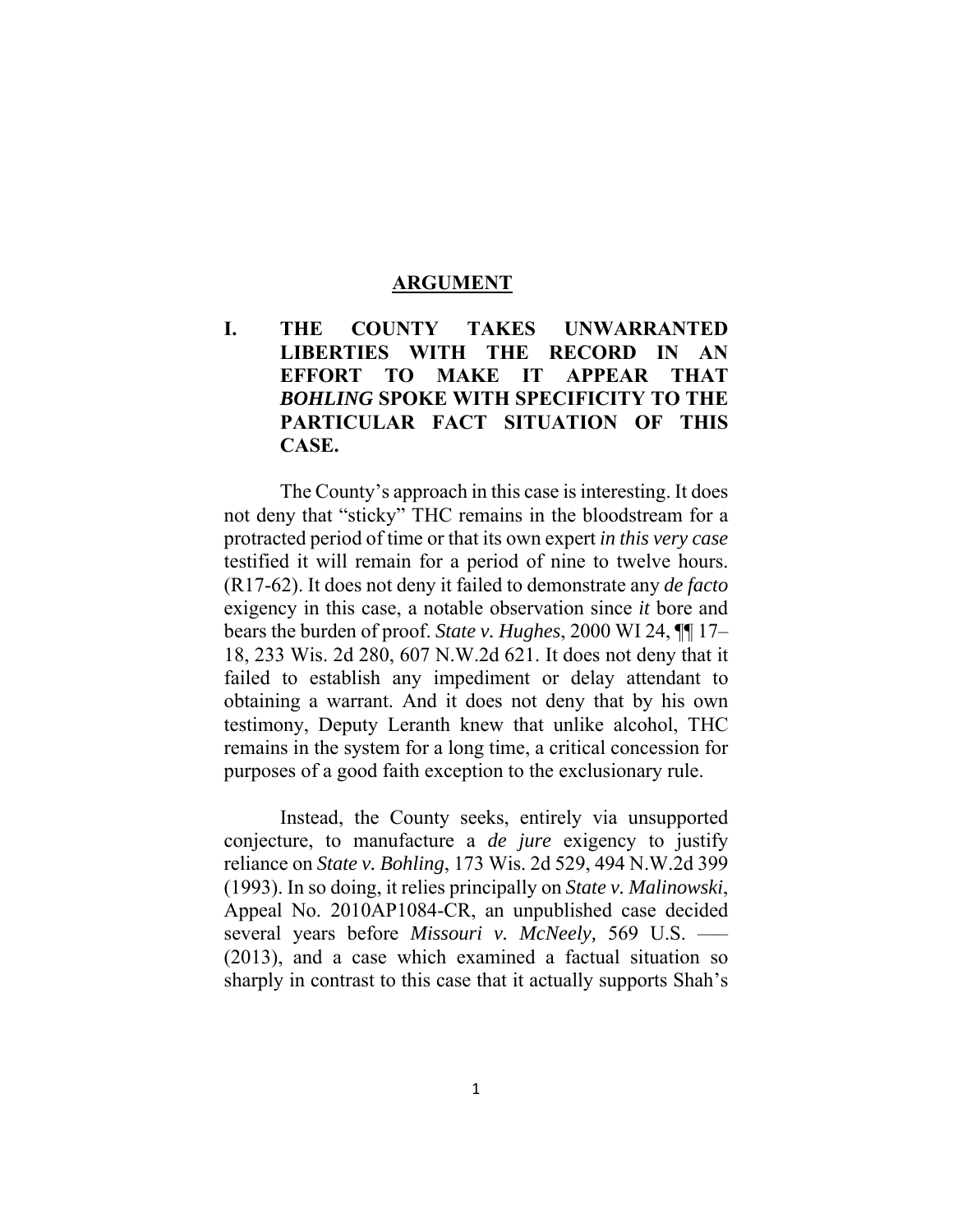position on appeal. And along the way, the County simply ignores the very recent position taken by Wisconsin's Attorney General: that reliance on *Bohling* for a warrantless blood draw seeking evidence of THC (the only controlled substance reasonably at play in this case) would not be justified:

> What I am saying is that because this really good evidence, this really probative evidence dissipates so quickly, at least in the case of heroin, and the public defender brought up some other drugs like marijuana and things like that, this is a whole different animal. **I agree if this is a marijuana case, we would be done. We would be done because marijuana being a natural substance . . . it doesn't break down.**

*State v. Parisi*, 2016 WI 10, *Id.* at ¶73, 367 Wis. 2d 1, 875 N.W.2d 619 (emphasis added: dissenting opinion, J. Bradley).

# **A. Shah Was Not Arrested For, Nor Ever Charged With, Operating** *Under The Influence,* **But Instead, Operating With A Detectable Amount Of A Controlled Substance In His System.**

The County's first bit of prestidigitation is to attempt to alter the charge for which Deputy Leranth was seeking evidence when he forced blood from Shah. For example, in its Statement of the Case, the County states that only after the blood test results came back was Shah "*later* issued a citation for Operating a Motor Vehicle with a Restricted Controlled Substance . . . contrary to section  $346.63(1)(\text{am})$ , Stats." (County's Brief, p. 3)(emphasis added). In other words, the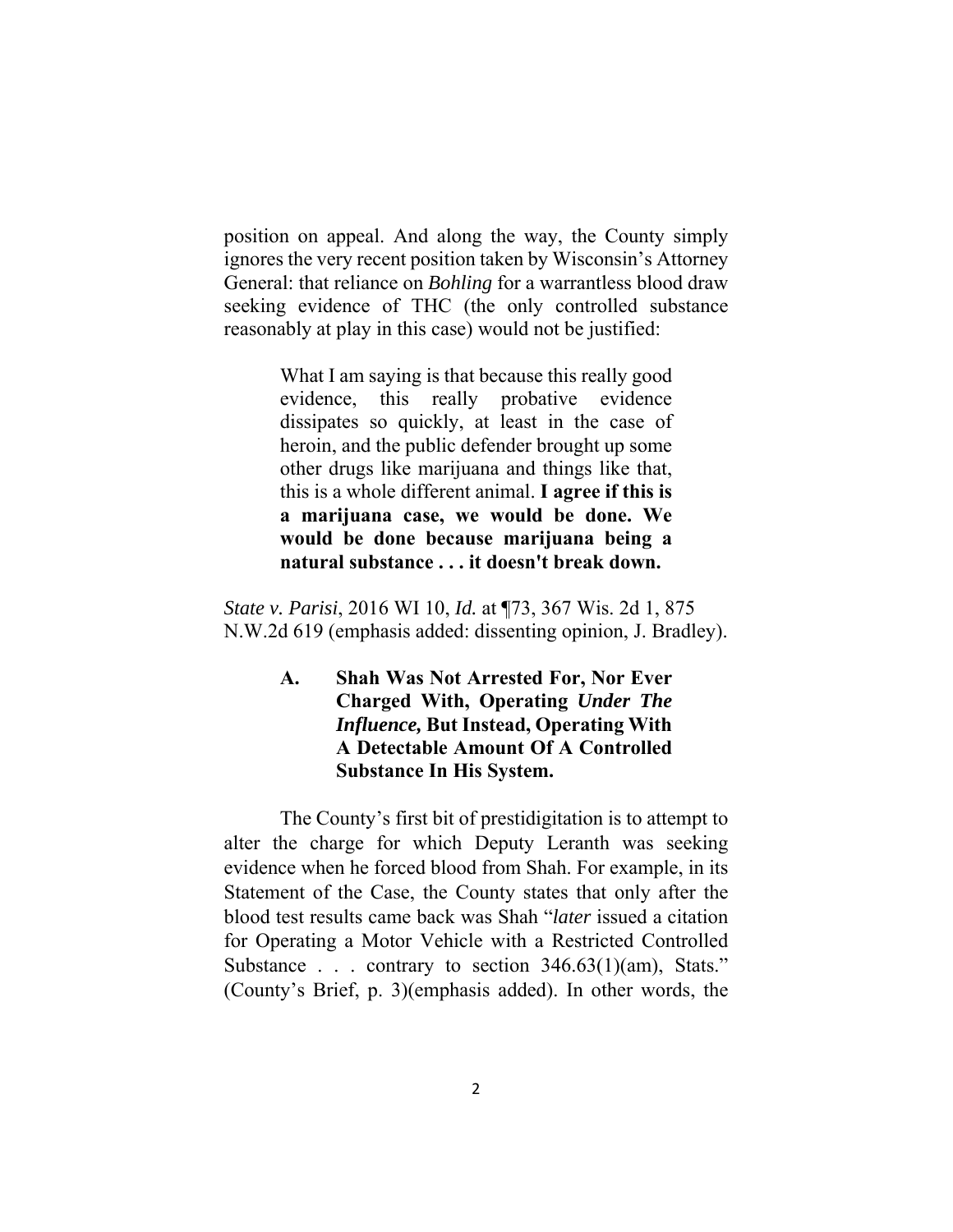County tries to distance the arrest and purpose for the warrantless blood test from section 346.63(1)(am) by falsely claiming the charge under that section was not issued until *after* the blood test results came back. In fact, that charge was issued and personally served on Shah immediately after the arrest, and before Shah's blood was extracted. (R1; R2; *see also* citation number referenced on Blood/Urinalysis Form at page 109 of County's Appendix). *See also* (R17-14)(citations issued to Shah before blood draw).

 In a civil forfeiture case such as this one, the uniform traffic citation is the charging document that institutes the proceedings. *State v. Mudgett,* 99 Wis. 2d 525, 526, 299 N.W.2d 621 (Ct. App. 1999). In *Swisse v. City of Sheridan*, 561 P.2d 712, 713-14 (Wyo. 1977), the Wyoming court discussed the purpose of the use of uniform traffic citations as charging documents:

> The purpose behind uniform traffic citations is to provide for the speedy and effective disposition of traffic offenses. With such an informal procedure it is not necessary that the charge be set forth with the same technical precision and formality as required in an information or verified complaint. All that is required is that the accused be informed of the nature of the offense with which he is charged. Such a requirement can be fulfilled by stating the commonly used name of the offense and the statute or ordinance violated. . ..

Here, the arresting officer issued multiple uniform traffic citations, all of which were filed in the circuit court. Notably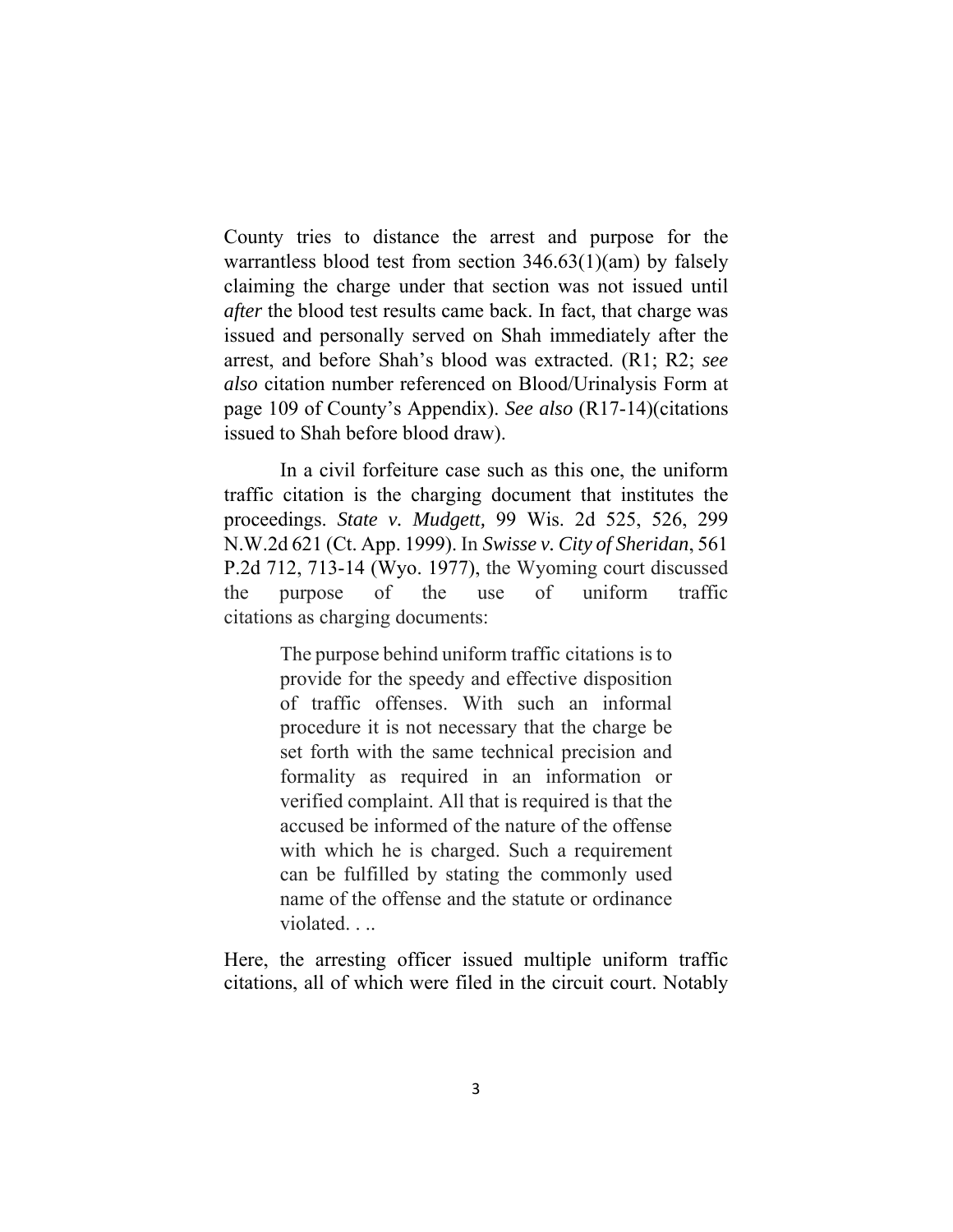absent from the citations issued by Deputy Leranth is any citation for Operating Under the Influence, contrary to section  $346.63(1)(a)$ , Stats.

 On the other hand, notably present is the citation setting forth the charge for which Shah was prosecuted, and which forms the bedrock of this appeal: Operating with a Detectable Amount of THC in his system, contrary to section 346.63(1)(am), Stats. The County now argues that Deputy Leranth was just getting evidence that would later be carefully vetted to determine what charges should be issued. This *post hoc* attempt to remake what actually happened is contradicted by the fact Shah was also issued a citation for Operating with a Prohibited Alcohol Concentration, despite the fact no alcohol was detected in his blood. (See County's Brief, p. 4, fn 1; *see also County of Milwaukee v. Alpesh Shah,* Case No. 2013 TR 15164). No careful thought was given to ferret out citations issued. Instead, there was a blanket filing of all charges issued pursuant to the arrest, not one of which was Operating Under the Influence, the charge upon which the County now wishes to hang its hat. The absence of the very charge for which the County now wishes to argue Shah was arrested is telling.<sup>1</sup>

 The best and strongest proof of this fact is the form that Deputy Leranth filled out in conjunction with the warrantless blood draw. (*See* County's Brief, p. 109). That form contains a filed entitled "Offense Information" and asks the officer to

<sup>&</sup>lt;sup>1</sup> The County cannot point to any document in the record to substantiate this claim. The only charging document in the record was for Operating with a Detectable Amount of a Restricted Controlled Substance. (R1; R2). A review of CCAP also confirms the absence of an Operating Under the Influence charge. The penalties for either charge are the same.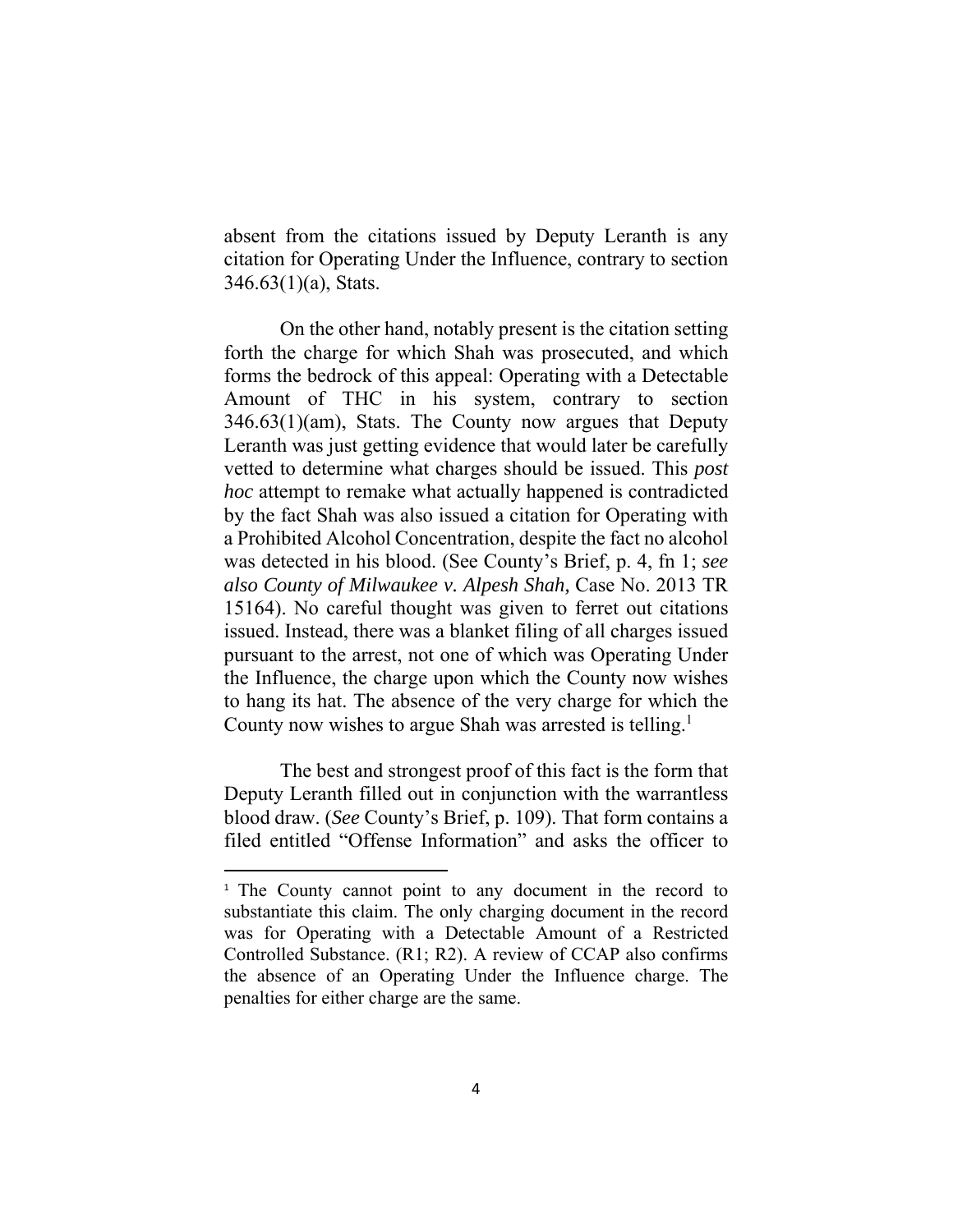"specify" the offense underlying the blood draw. (*Id*.). In that field, Deputy Leranth checked the box for section 346.63(1)(am), Stats., which is the statutory section for Operating with a Detectable Amount of a Controlled Substance. (*Id*.). In that same field he inserted the citation number corresponding to that exact same offense, the citation the deputy issued Shah after arresting him.

 Moreover, the record belies the idea that Shah was "under the influence" of anything, which further explains the absence of the charge. He responded immediately and appropriately to the squad car's emergency lights and pulled his vehicle over in a safe fashion. (R17-20). Nothing about the interactions with all of the deputies on the scene suggested Shah was in any way impaired. Shah did not manifest any balance problems, nor did he have slurred speech or any difficulty understanding and following the deputies' instructions and directions. The one field sobriety test the deputy insisted on administering was one Shah completed perfectly. Shah did appear in any way to be impaired. His pupils were not dilated. It is therefore not surprising that Shah was arrested for, and issued a citation for, Operating with a Detectable Amount of a Controlled Substance in his system. This is the backdrop against which the legal issue presented by this case must be examined.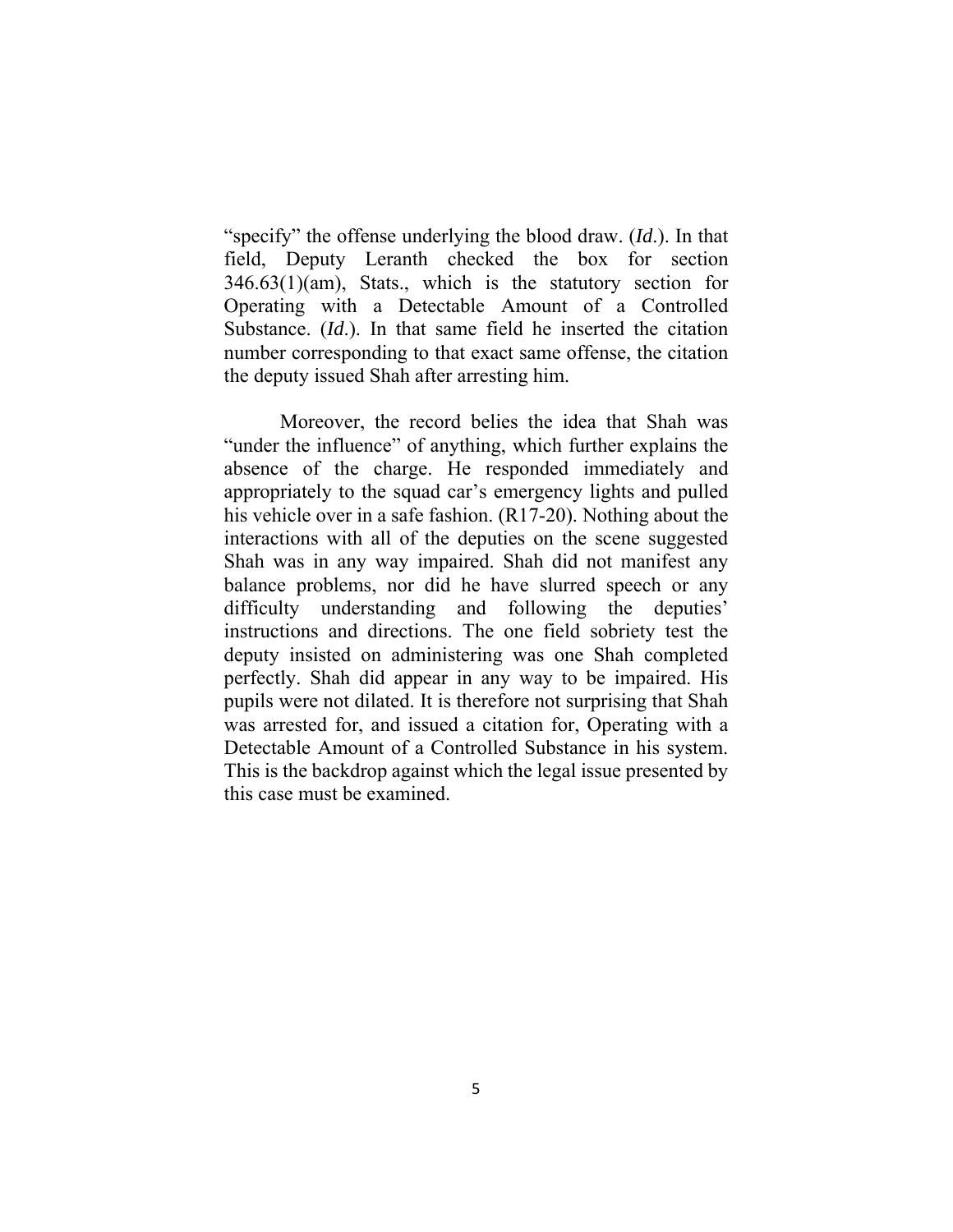## **B. The** *Only* **Controlled Substance Deputy Leranth Believed Shah Had Ingested Was THC.**

The County also seeks to introduce into the analysis the possibility of other substances Shah might have ingested by referencing powders found in the glove compartment of Shah's vehicle. The record, however, completely contravenes this transparent attempt to inject the specter of other controlled substances into the mix. As the County itself recognizes, the substances were *field* tested and found to be innocuous sacraments used for religious purposes. (*See* County's Brief, p. 11; R16-24-25). Moreover, when filling out the Blood/Urinalysis Form where Deputy Leranth was called upon to inscribe what drugs he suspected, he only inserted "THC." (County's Appendix, p. 109).

 This is an appropriate juncture to examine how the County's reliance on the unpublished *Malinowski* opinion is misplaced. In *Malinowski*, the suspect's behavior smacked of severe impairment and the arresting officer had no clue what drug or combination of drugs may have been causing the impairment. The defendant in *Malinowski* seemed to have fallen asleep at a green light, then wove between lanes, and was confused and lethargic when stopped. (County's Appendix, p. 102). The defendant needed six commands to produce his driver's license before he was able to do so. (*Id.*). He did not know where he had been going to and had prolonged difficulty even remembering where he lived. (*Id.*). He stumbled as he exited the vehicle and had to be held up by the arresting officer and was unable to complete any of the field sobriety tests. (*Id.* at 102-03). He had "extreme difficulty" understanding and following the officer's instructions. (*Id.* at 103). Not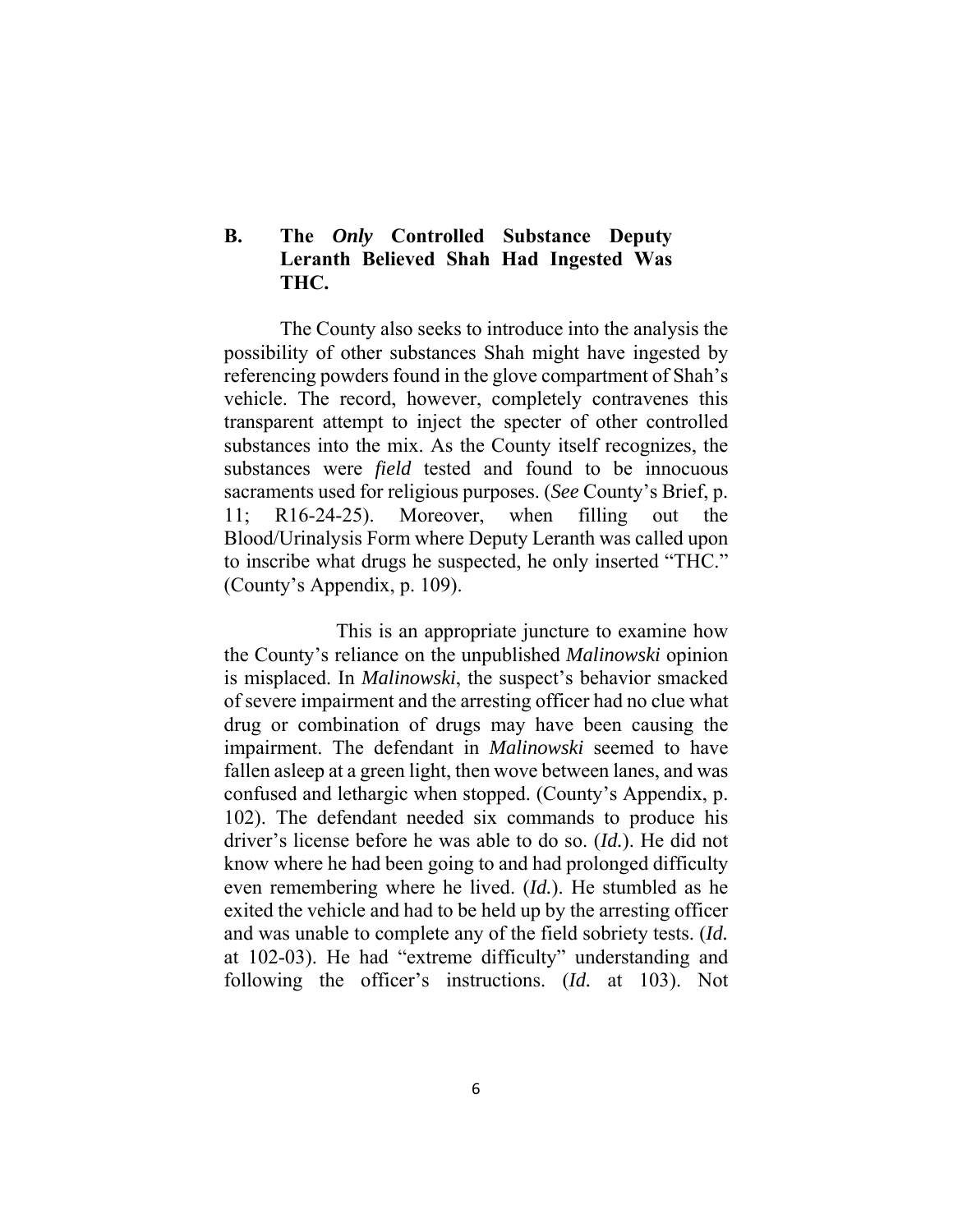surprisingly, and most importantly, the defendant in *Malinowski* was arrested for Operating *Under the Influence* of a Controlled Substance (there being no evidence of alcohol). (*Id.*).

 This case stands in stark contrast to *Malinowski* where, as already noted, there was no evidence to believe Shah was "under the influence," but rather, only that he had a detectable amount of a controlled substance in his system. To that end, *Malinowski*'s discussion of *Bohling* is both interesting and instructive. *Malinowski* noted that one of the prerequisites set forth in *Bohling* for a per se warrantless blood draw was: "there is a **clear** indication that the blood draw will produce evidence of **intoxication**." *Malinowski* at ¶10, *citing State v. Bohling*, 173 Wis. 2d 529, 533-34, 494 N.W.2d 399 (1993)(emphasis added). (*See* County's Appendix, p. 104). Indeed, the defendant in *Malinowski*, actually stipulated the officer had probable cause to arrest him for "operating under the influence." *Malinowski* at fn. 5. Had *Malinowski* been published, it too would have been abrogated by *McNeely*. Because it was unpublished, what as effectively been abrogated by *McNeely* is any of its persuasive value.<sup>2</sup>

 In short, the entirety of the County's argument is belied by the record in this case. The County would have this Court believe Deputy Leranth could have reasonably believed Shah

<sup>2</sup> It should also be noted that *Malinowski* involved a criminal charge and that at the time of Shah's arrest, section 968.13, Stats., only authorized search warrants for seizure of blood in *criminal* cases. That section was only recently amended to allow search warrants in civil cases under section 346.63, Stats. There do not appear to be any published opinions that extended *Bohling* to civil forfeiture cases.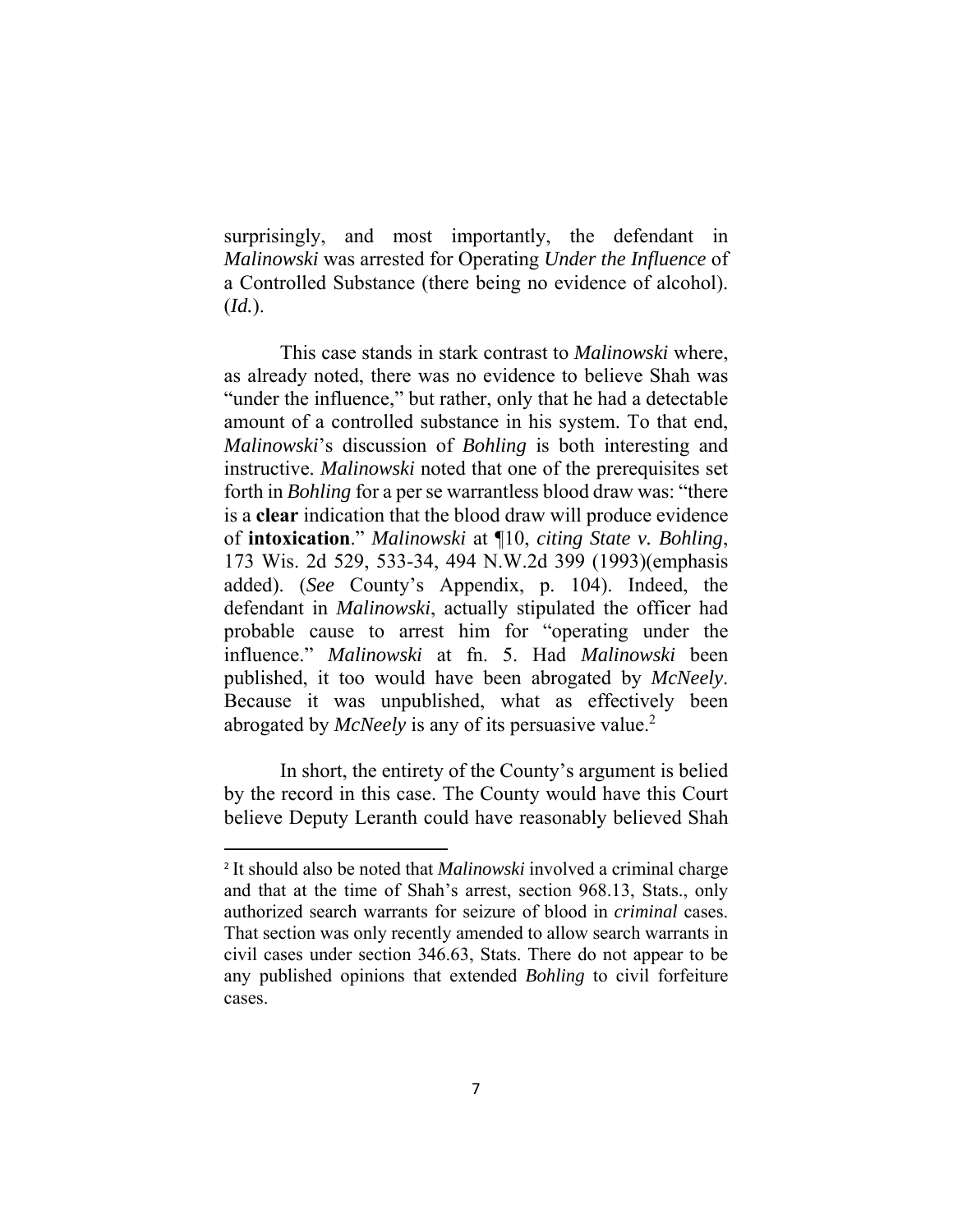might have been under the influence of a veritable cornucopia of controlled substances, to include cocaine, heroin, methamphetamine, etc. (County's Brief, p. 8). The problem is that the record does not support any of this conjecture, only that the deputy could have had, and actually only did have, a basis to believe Shah may have had a detectable amount of THC in his system.

## **C. The County's Attempt To Introduce The Possibility of Ethyl Alcohol Into The Analysis Is Controverted By The Facts Of Record.**

The County also attempts to introduce the possible discovery of alcohol into the analysis of the issue on appeal. This red herring can be disposed of quickly because, as already noted, this was never, from the inception, an "operating under the influence" case. Moreover, not one of the deputies on the scene ever testified to having noticed an odor of alcohol on Shah. On the contrary, the deputies who did testify expressly stated they did *not* notice any odor of alcohol on Shah. Not surprisingly, such was confirmed by the blood test. $3$ 

<sup>&</sup>lt;sup>3</sup> The County also points to the Blood/Urinalysis form as evidence the deputy suspected alcohol because he checked the box requesting testing for both drugs *and* alcohol. (County's Brief, p. 13). A close examination of that form, however, reveals there is no box to check that does not include alcohol, and therefore no box to request testing only for drugs. (County's Appendix, p. 109). In other words, the deputy was obliged to check a box including alcohol. Accordingly, the only thing instructive about that form, in addition to the already noted fact that Deputy Leranth only listed "THC" as the suspected controlled substance, is that Deputy Leranth did *not* check the box that would have alleviated the need for drug testing if Shah's sample contained a level of ethyl alcohol over the legal limit. (*Id*.).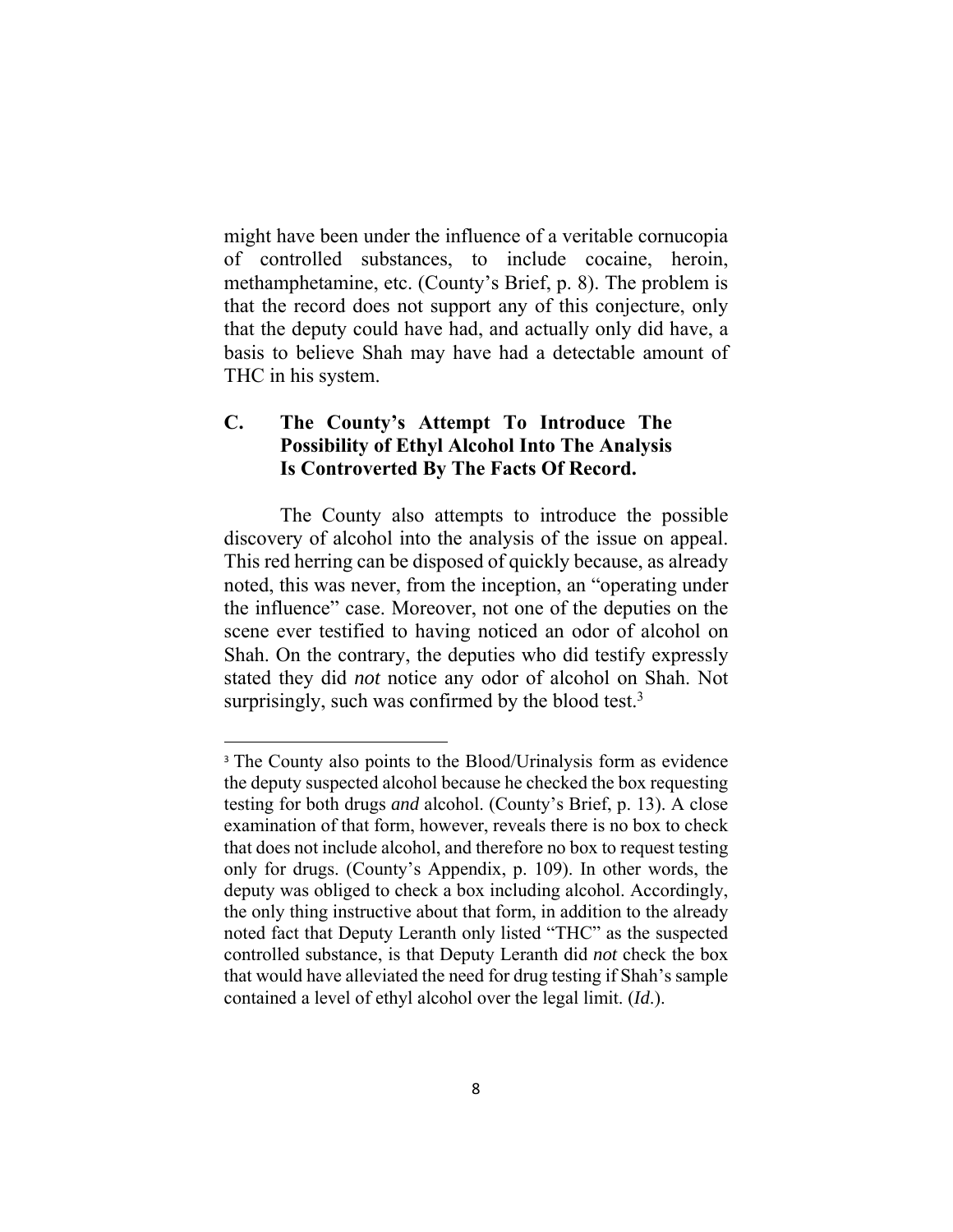Instead, all of the County's hand-wringing about alcohol is nothing more than an effort to push the square peg of this case into the round whole of *Bohling*. The County is trying to create the specter of the possible presence of alcohol when the record establishes nothing but its absence. Indeed, so obvious was it that Shah did not have any alcohol in his system that the deputies never bothered to ask Shah to submit to a preliminary breath test pursuant to section 343.303, Stats. It is true Shah admitted having a few drinks the previous evening. It is also true, however, that Shah stated he had stopped drinking nearly eight hours earlier. Given the complete absence of any indicia of alcohol on the scene, it is disingenuous for the County to tether this desperate argument to the putative proposition that Shah was forthcoming and credible about his consumption of alcohol the night before, but evasive and not credible about when he stopped drinking.4

# **D. The County's Attempt To Hypothesize That The Deputies Did Not Suspect Shah Of Having Just Recently Smoked Marijuana Is Not Credible.**

Finally, the County endeavors to manufacture an exigency by arguing that perhaps there was a basis for the deputies to believe a lengthy period of time had passed since Shah had smoked marijuana. Once again, the County is arguing against the heavy grain of the record. The evidence the County introduced at trial was that emanating from the vehicle was the

<sup>4</sup> It should also be noted that the arrest occurred around 8:30 a.m. on a Sunday morning, and not near bar time as is so often the case in operating under the influence cases. Interestingly, the citation states the offense occurred at 9:50 a.m. (R1; R2).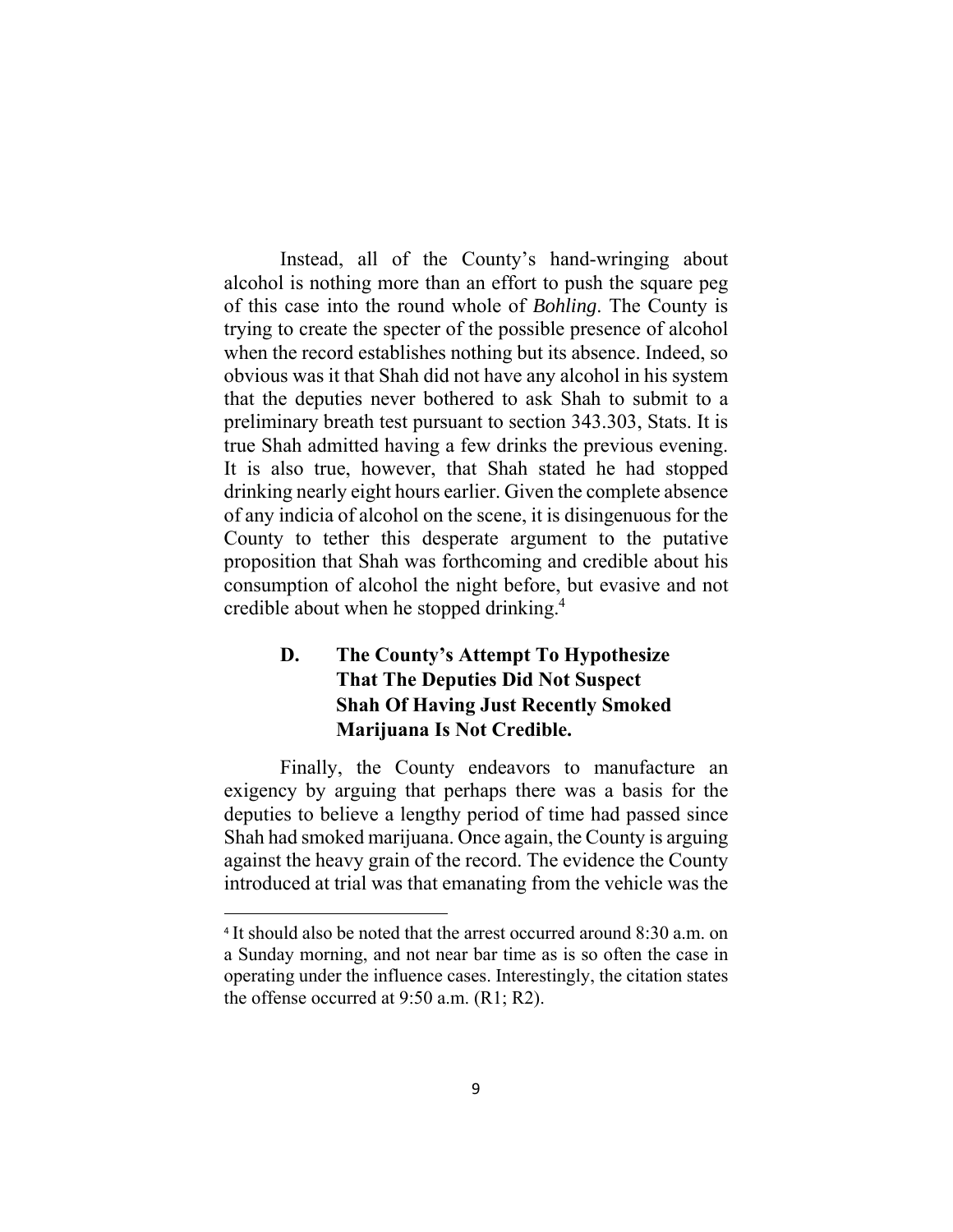overwhelming odor of marijuana, immediately detectable even when Shah only had his window rolled down a couple of inches. Shah was the only occupant of the vehicle. (R16-12). The odor of marijuana was, in the deputy's alternate words, "overpowering." (R16-29). And contrary to the County's claim, Deputy Leranth testified that he smelled an odor of marijuana on Shah as he was walking Shah to his squad car before arresting him. (R16-27). Moreover, the deputy testified he found "freshly burnt" marijuana in the console of the vehicle and that he believed Shah "had *just* smoked marijuana from that pipe in his vehicle before [he] pulled him over." (R17-  $25$ )(emphasis added).<sup>5</sup>

<sup>&</sup>lt;sup>5</sup> The County makes much of its claim that the marijuana pipe found in Shah's vehicle was not warm to the touch. (*See, e.g.,* County's Brief, p. 11). Its representation in this regard is not entirely true. Defense counsel attempted to elicit from the deputy that the pipe was not warm to the touch, but the deputy was unwilling to testify to that fact. Instead, the deputy would only state he did not include such in his report, even when explicitly asked to concede the absence of such from his report was because the pipe was *not* warm to the touch. (R16-24). Later, he would only concede that he did not recall it being warm, perhaps because he was wearing gloves. (R17- 25). The County has also uncovered an ambiguity in the record as to whether the deputy's testimony that "it was smoky" was a reference to what Deputy Leranth saw or smelled. (County's Brief, p. 11, fn 4). Once again, given the County's burden of proof by clear and convincing evidence, *State v. St. Martin*, 2011 WI 44, ¶ 19, 334 Wis. 2d 290, 800 N.W.2d 858, this ambiguity should be visited upon the County, not Shah.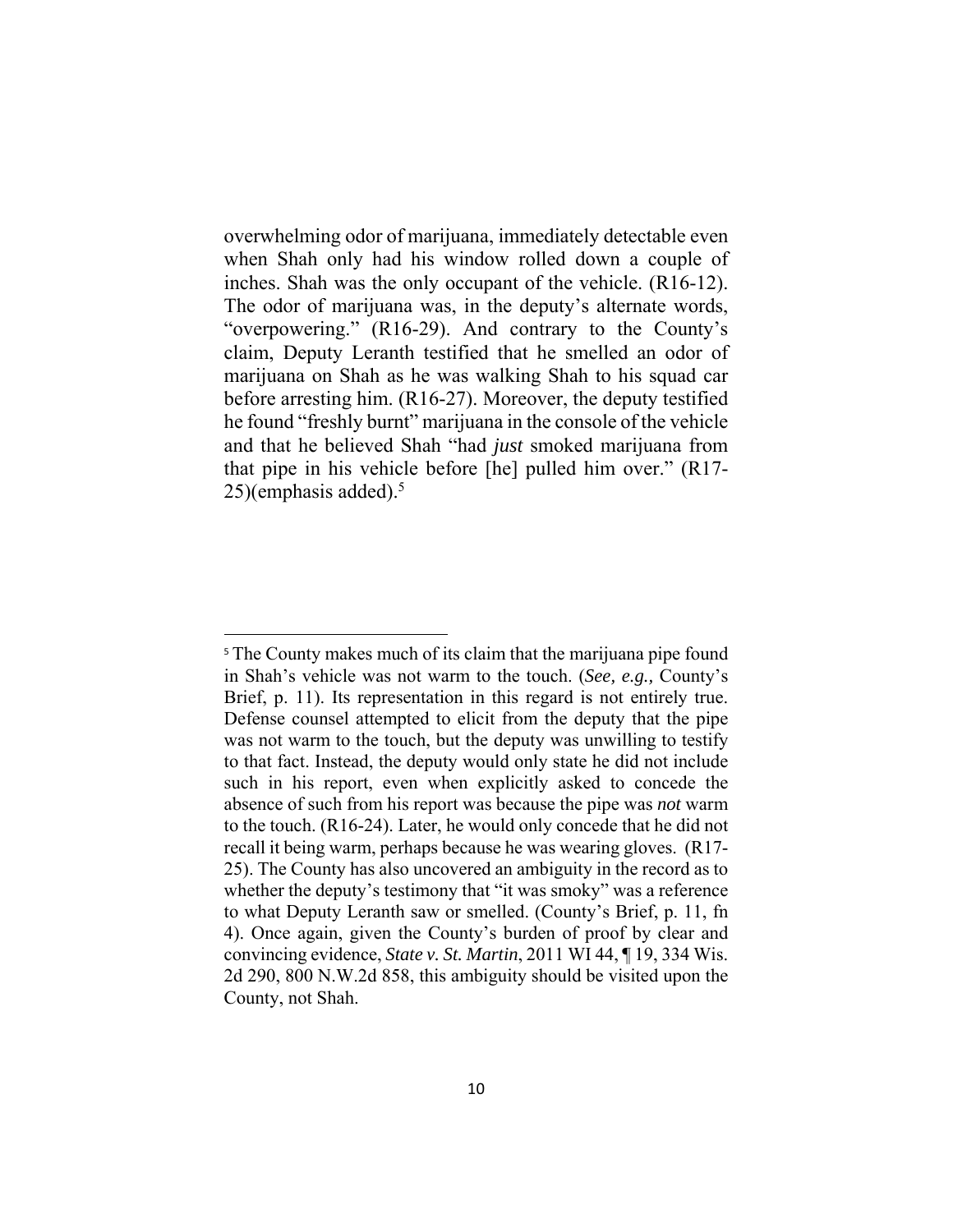#### **CONCLUSION AND RELIEF REQUESTED**

 The good faith exception to the exclusionary rule should only be employed when the case upon which law enforcement purports to rely has "spoken with specificity in a particular fact situation." *State v. Dearborn*, 2010 WI 84, ¶46, 327 Wis. 2d 252, 786 N.W.2d 97. *Dearborn* noted that the vast majority of cases, particularly in a fact-intensive Fourth Amendment context such as this case, will not fall into this category. *Id*. *Bohling* did not speak with specificity to the particular fact situation posed by this case. It involved the dissipation of *alcohol*. It was limited to cases where evidence of "impairment" was sought and needed. It addressed the need to "quantify" the level of alcohol, not the need to simply demonstrate the mere presence of a substance. It addressed the metabolism of alcohol, not THC, and Deputy Leranth recognized and understood the distinction. It was also a criminal case, not a civil forfeiture action, and the County's own expert testified the THC would be detectable in Shah's blood for at least nine, and possibly up to twelve hours.

 For all of the foregoing reasons, the appellant respectfully requests this Court vacate the judgment and remand the matter for a new trial with instructions that the results of the warrantless blood draw be suppressed.

Dated this 18th day of July, 2016.

 /s/ Rex Anderegg REX R. ANDEREGG Attorney for the Defendant-Appellant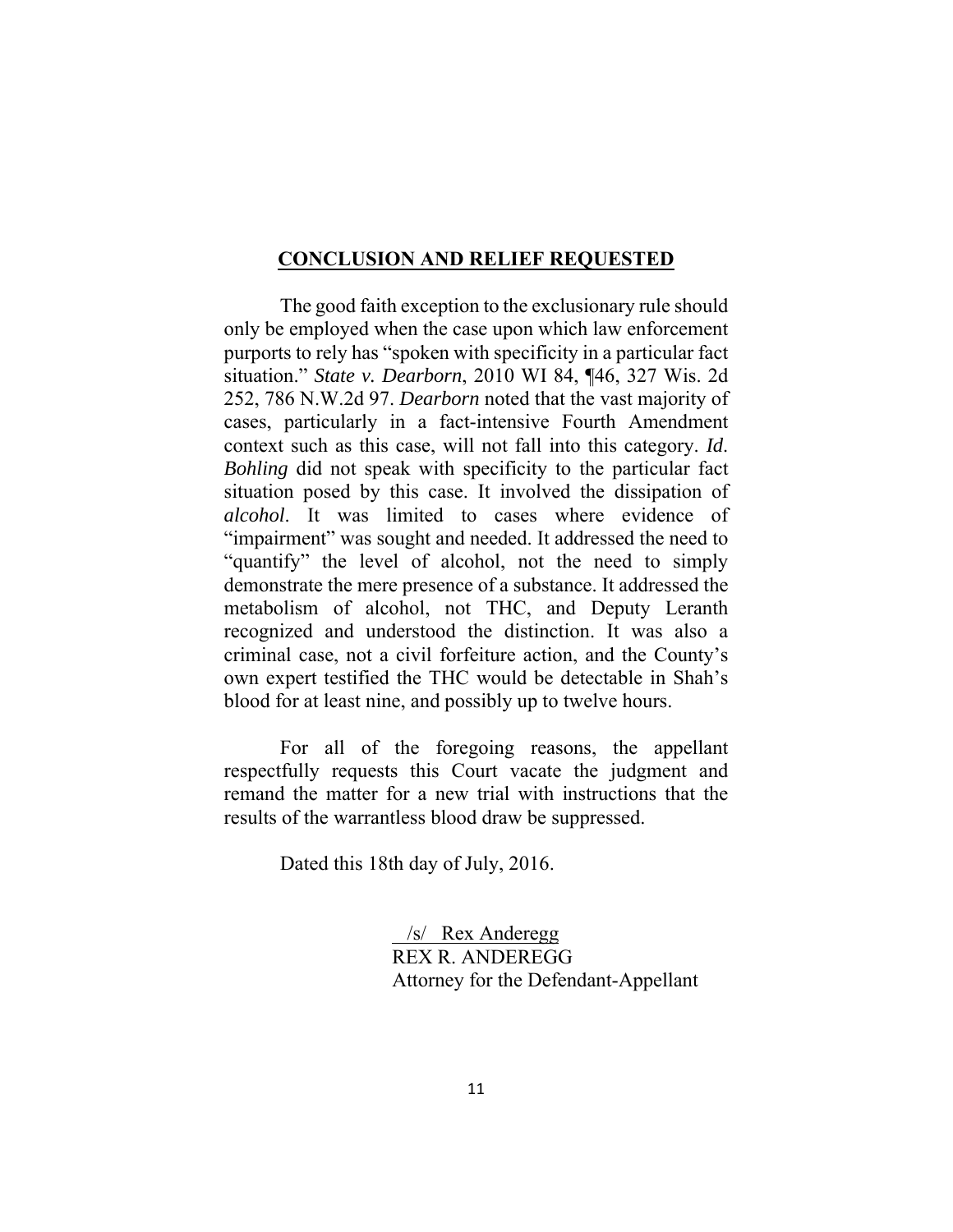## **CERTIFICATION**

 I certify that this brief conforms to the rules contained in §809.19(8)(b) and (c) for a brief produced using a proportional serif font, minimum printing resolution of 200 dots per inch, 13 point body text, minimum 11 point for quotes and footnotes, leading of minimum 2 points, maximum of 60 characters per full line of body text. The length of this brief is 2,958 words.

Dated this 18th day of July, 2016.

 /s/ Rex Anderegg REX R. ANDEREGG